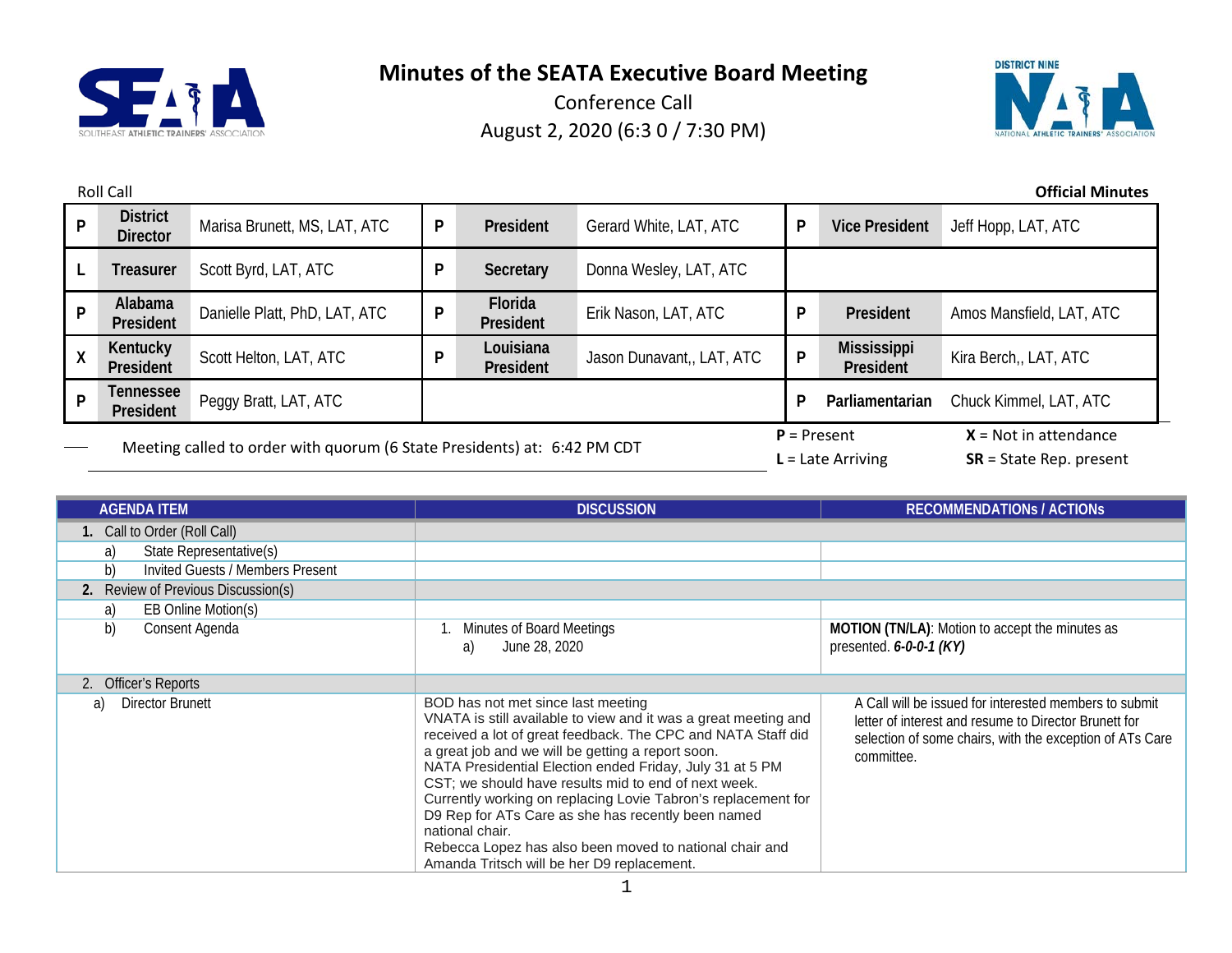



|                              | We did receive a resignation from Taylor Temnick - MARCOM<br>chair effective immediately.<br>Will be seeking a Host City Chair for Orlando. Congratulations<br>again to Michelle Bolling who is also a D9 member serving as<br>the new chair of the NATA Convention and Programming<br>Committee.                                                                                                                                                                                                                                                                                                                                                                                                                                                                                                                                                                                                                                                                                                                                     |                                                                                                                                                                                                 |
|------------------------------|---------------------------------------------------------------------------------------------------------------------------------------------------------------------------------------------------------------------------------------------------------------------------------------------------------------------------------------------------------------------------------------------------------------------------------------------------------------------------------------------------------------------------------------------------------------------------------------------------------------------------------------------------------------------------------------------------------------------------------------------------------------------------------------------------------------------------------------------------------------------------------------------------------------------------------------------------------------------------------------------------------------------------------------|-------------------------------------------------------------------------------------------------------------------------------------------------------------------------------------------------|
| <b>President White</b><br>b) | 1. Held a Committee Chair/Representatives SWaG Meeting last<br>week. Had a good attendance with really great ideas on how<br>to improve some functionally of SEATA. The group discussed<br>the following:<br>a. Complete a SWOT Analysis on the Committee<br>structure to see if committee(s) are relevant and<br>serving a current purpose. Each committee should:<br>i. Develop P&P for their committee<br>activities<br>ii. Orientation plan for new committee<br>members<br>Place a 3-year term limit, with 1 or 2 renewals on<br>b.<br>committee members<br>Add student members to all SEATA Committees<br>C.<br>$d$ .<br>Develop an Evaluation Tool to assess committee<br>member and chair (this assessment would then be<br>shared with State President for input, review, and<br>action)<br>Use of Microsoft Teams (free versiton) as a Project<br>е.<br>Management Platform to house conversations, files<br>and resources for committee activities<br>Develop a Member Commitment to Serve<br>i. Look at NATA's tool<br>2. | 1. Action(s) on Recommendations<br>a.<br>2. Form task force to investigate several items.                                                                                                       |
| Vice President Hopp<br>a)    | 1. UPDATE on Hotel Contracts:<br>a. Pushing 2021 contract to 2022?<br>2022-23 (23-24) contract negotiations?<br>$b_{\cdot}$                                                                                                                                                                                                                                                                                                                                                                                                                                                                                                                                                                                                                                                                                                                                                                                                                                                                                                           | VP Hopp met with CSMM and ATSS Planning<br>Committees and both CSMM and ATSS can be held<br>online if contracts can be pushed to 2022.<br>He is working with Connie to renegotiate the contact. |
| Secretary Wesley`<br>b)      | 1. Membership Update<br>a. State Lists in Dropbox for Secretaries<br>D9 Active as of 8.1.2020 - 5,108<br>b.<br>$Assoc. - 404$<br>Cert. Prof. - 4196<br>ii.<br>iii.<br>Cert. Retired - 161                                                                                                                                                                                                                                                                                                                                                                                                                                                                                                                                                                                                                                                                                                                                                                                                                                             | <b>ACTION: President White will have SEATA Snaps</b><br>added to the website.                                                                                                                   |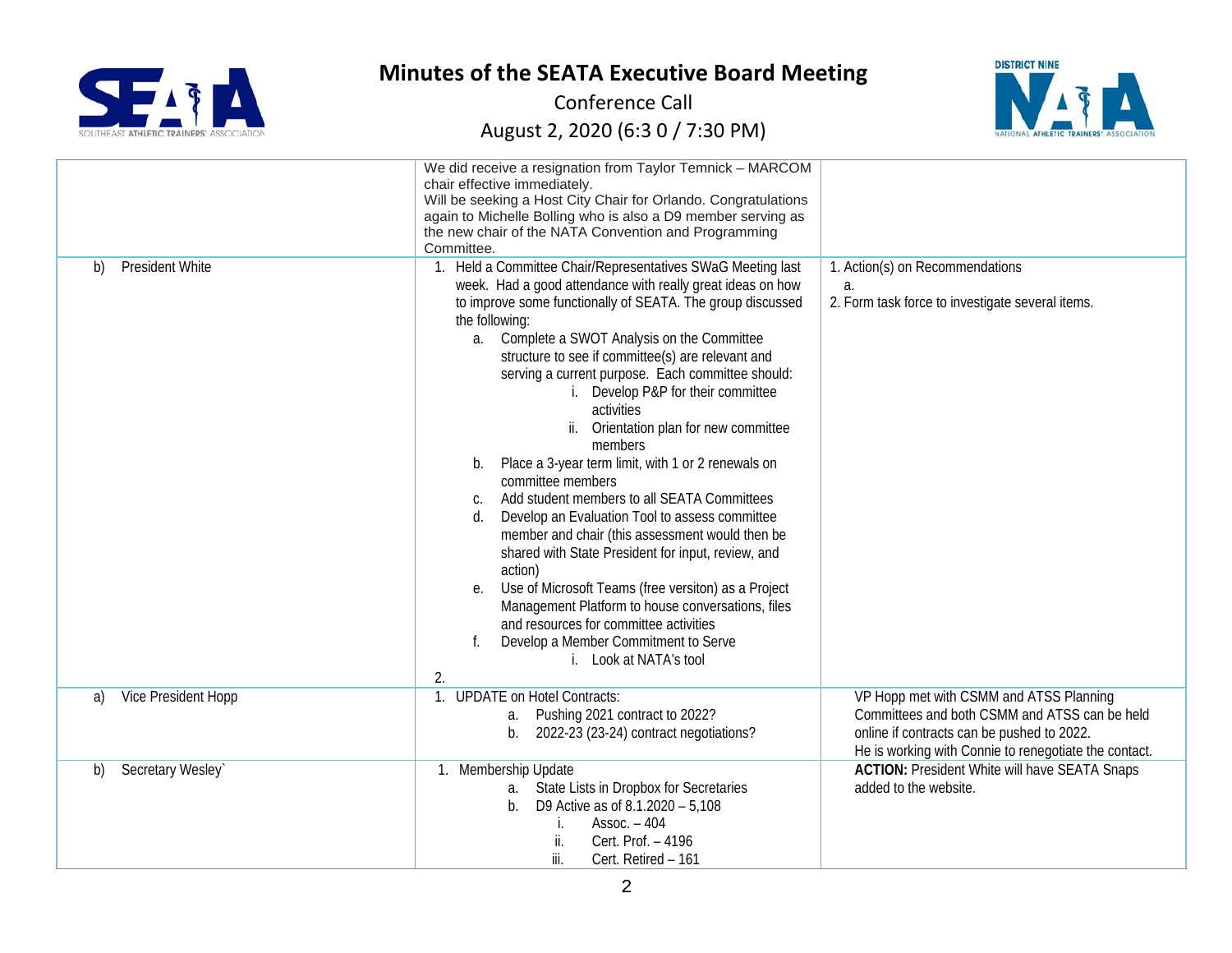



|                                        | iv.<br>Cert. Student - 50                                                                                                |                                                        |
|----------------------------------------|--------------------------------------------------------------------------------------------------------------------------|--------------------------------------------------------|
|                                        | Honorary - 13<br>V.                                                                                                      |                                                        |
|                                        | Lic. Prof. - 19<br>vi.                                                                                                   |                                                        |
|                                        | vii.<br>Retired $-1$                                                                                                     |                                                        |
|                                        | viii.<br>Student - 264                                                                                                   |                                                        |
|                                        | 2. Brandon Platt has taken over Digital Media and sent out 2nd<br>Half Update Newsletter and will be sending out monthly |                                                        |
|                                        | eblasts. Please be sure to communicate with State MARCOM                                                                 |                                                        |
|                                        | Rep. to get information wishing to be included in eblasts.                                                               |                                                        |
|                                        | 3. SEATA SNAPS - member recognition program                                                                              |                                                        |
| <b>Treasurer Byrd</b><br>C)            | <b>UPDATE:</b><br>$\mathbf{1}$ .                                                                                         | <b>ACTION:</b> Finance Committee recommended that the  |
|                                        | a. Summary report for the Board to review and available to                                                               | SEATA Treasurer seek RFPs for SEATA Financial          |
|                                        | <b>Finance Committee</b>                                                                                                 | Accounts (investment and checking); the final decision |
|                                        | b. Expense / Revenue Report for ATSS/ATEC and CSMM                                                                       | will require approval by the Board                     |
|                                        | 2. Treasurer Byrd still has no info from Wells Fargo on                                                                  |                                                        |
|                                        | Investment Account as of Friday, July 31, 2020.                                                                          |                                                        |
| 3. Committee Reports                   |                                                                                                                          |                                                        |
| <b>Standing Committees</b><br>a)       |                                                                                                                          |                                                        |
| i. Finance Committee                   | Update on: Finance Committee had a meeting last week. The                                                                |                                                        |
|                                        | committee makes the following recommendation to the Board:                                                               |                                                        |
|                                        | 1. SEATA Treasurer Byrd to solicit at least 3 RFP for banking                                                            |                                                        |
|                                        | (checking account) and 3 RFPs from investment firms. An                                                                  |                                                        |
|                                        | institution may submit to administer both banking and                                                                    |                                                        |
|                                        | investment                                                                                                               |                                                        |
| II. Elections Committee                | Update on Nominations for DD, PRES, & TRES.<br>Candidates Nominates so far:                                              |                                                        |
|                                        | 3 President (1 declined)                                                                                                 |                                                        |
|                                        | 3 Treasurer                                                                                                              |                                                        |
|                                        | 1 District Director                                                                                                      |                                                        |
|                                        | President Bratt will continue to follow the election timeline as                                                         |                                                        |
|                                        | established and approved by the Board.                                                                                   |                                                        |
| Ad hoc / Task Force(s)<br>b)           |                                                                                                                          |                                                        |
| i. Convention Task Force Committee (VP | Update on discussions/progress on the SEATA Convention                                                                   |                                                        |
| Hop)                                   | (combined event of ATSS/CSMM/ATEC for 2022+.                                                                             |                                                        |
| ii.                                    |                                                                                                                          |                                                        |
| 4. Old Business                        |                                                                                                                          |                                                        |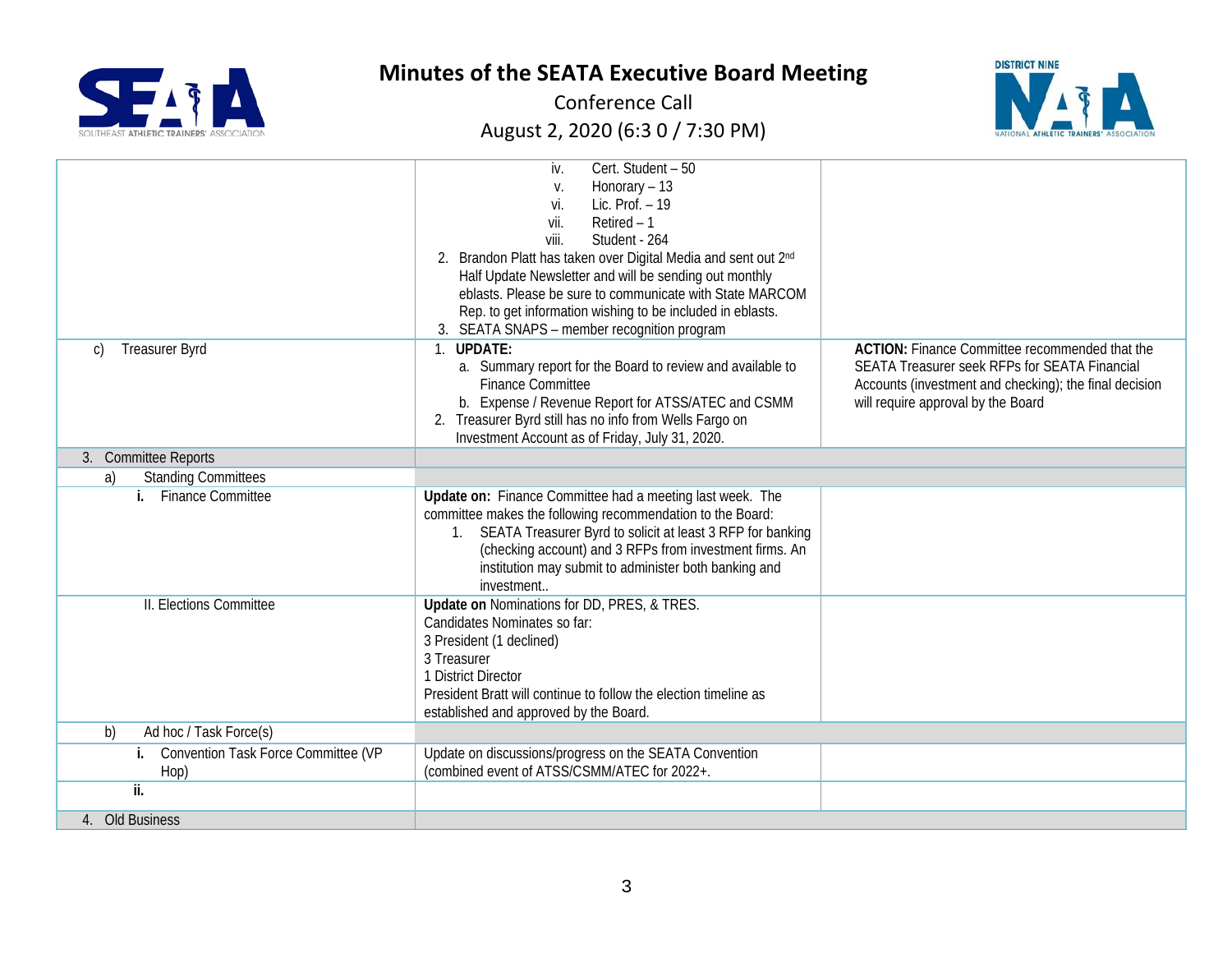



| <b>EDAC Graduate Scholarship</b><br>a)             | UPDATE: Tabled from the June 2020 meeting due to requesting<br>information from the Finance Committee and the NATA<br>Foundation.<br>EDAC has submitted a new request. SEATA approves the Arnold T.                                                                                                                                                                                                                                                                                                                                                                       | MOTION (AL/TN): To establish the Arnold T. Bell Memorial<br>EDAC Graduate Scholarship in the amount of \$2,000<br>per year beginning with the 2020-21 academic year. 3-2<br>(FL,GA)-1 (MS)-1 (KY) Motion fails. |
|----------------------------------------------------|---------------------------------------------------------------------------------------------------------------------------------------------------------------------------------------------------------------------------------------------------------------------------------------------------------------------------------------------------------------------------------------------------------------------------------------------------------------------------------------------------------------------------------------------------------------------------|-----------------------------------------------------------------------------------------------------------------------------------------------------------------------------------------------------------------|
|                                                    | Bell Memorial EDAC Graduate Scholarship (as presented) of \$2,000<br>beginning with the 2020-21 AY.                                                                                                                                                                                                                                                                                                                                                                                                                                                                       |                                                                                                                                                                                                                 |
|                                                    | VP Hopp voiced concern about having current scholarships that are<br>not awarded. We did have candidates nominated, but they did not<br>complete the process and were not recommended by the<br>Committee. President White has been working with Scholarships<br>Chair                                                                                                                                                                                                                                                                                                    |                                                                                                                                                                                                                 |
| 5. New Business                                    |                                                                                                                                                                                                                                                                                                                                                                                                                                                                                                                                                                           |                                                                                                                                                                                                                 |
| <b>SEATA Elections Timeline (SEC Wesley)</b><br>a) | As a result of the Board's previous conversation questioning the<br>need for 30 days for nominations and voting (as per Bylaws).                                                                                                                                                                                                                                                                                                                                                                                                                                          | President White requests that the Elections Committee review<br>the current SEATA Bylaws in regards to the timeline of<br>deadlines associated with a SEATA election to align with<br>current best practices.   |
| b)                                                 |                                                                                                                                                                                                                                                                                                                                                                                                                                                                                                                                                                           |                                                                                                                                                                                                                 |
| 7. Announcements                                   | GA - Created a state based EDAC (Janet L. Craft); AL - has<br>approved a state EDAC as well (Pat Keebler); FL - has had a<br>state EDAC (Cheryl Hairston) and will be offering an EDAC<br>scholarship<br>ATAF Virtual Meeting went very well; great job by the officers in<br>planning and execution.<br>LATA is following up on TUFFS meeting and with KSI will<br>release new rankings Aug. 5 and LA should be moving up<br>significantly. LATA is collaborating with EPIC to bring cold<br>water immersion tubs to HS around the state.<br>Next Meeting Date: Sept. 13 |                                                                                                                                                                                                                 |
| 8. Adjournment                                     | Meeting adjourned at:                                                                                                                                                                                                                                                                                                                                                                                                                                                                                                                                                     | 7:36 PM                                                                                                                                                                                                         |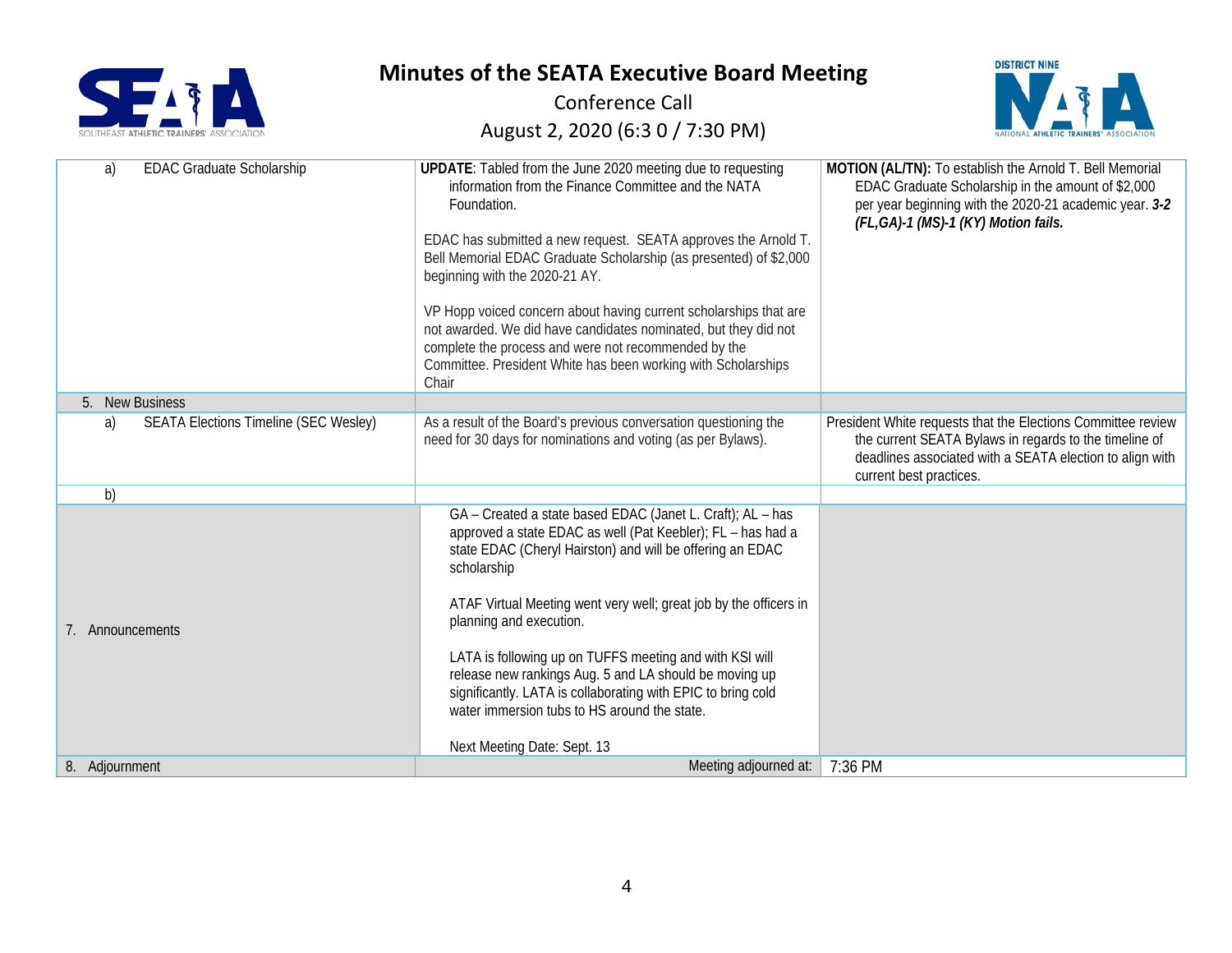



| <b>Board Liason</b>                     | Group                                                     | <b>First</b><br>name | Last na'me  | <b>Term</b><br><b>Expires</b> |
|-----------------------------------------|-----------------------------------------------------------|----------------------|-------------|-------------------------------|
| <b>President Amos</b><br>Mansfield (GA) | College/University AT Committee (CUATC)                   |                      | Vacant      |                               |
| <b>President Amos</b><br>Mansfield (GA) | History & Archives Committee (HxC)                        | John                 | Anderson,   | March 2019                    |
| <b>President Amos</b><br>Mansfield (GA) | History & Archives Committee (HxC)                        | Murray               | Burch,      | March 2019                    |
| <b>President Danielle Platt</b><br>(AL) | Research & Education Committee (R&EC)                     | Elizabet<br>h        | Hibberd,    | <b>March 2019</b>             |
| <b>President Danielle Platt</b><br>(AL) | Research & Education Committee (R&EC)                     | Amanda               | Tritsch     | March 2019                    |
| <b>President Danielle Platt</b><br>(AL) | NATA LGBTQ+ Committee                                     | Amanda               | Tritsch     |                               |
| <b>President Erik Nason</b><br>(FL)     | Committee on Practice Advancement (COPA)                  | Allen                | Thompson,   | 2018 (2021)                   |
| <b>President Erik Nason</b><br>(FL)     | <b>Marketing and Communications Committee</b><br>(MarCom) | <b>Taylor</b>        | Temnick,    | 2019 (2022)                   |
| <b>President Erik Nason</b><br>(FL)     |                                                           | Donna                | Wesley,     | <b>July 1905</b>              |
| President Jason<br>Dunavant (LA)        | Hall of Fame Committee (HoF)                              | Robert               | Nevil,      | <b>March 2019</b>             |
| President Jason<br>Dunavant (LA)        | Most Distinguished AT Committee (MDATC)                   | Amanda               | Benson,     | <b>March 2019</b>             |
| <b>President Kira Berch</b><br>(MS)     | Ethnic Diversity Advisory Committee (EDAC)                | Lori                 | Vasquez,    | 2018 (2021)                   |
| <b>President Kira Berch</b><br>(MS)     | Secondary School AT Committee (SSATC)                     | Ciara                | Taylor,     | 2019 (2022)                   |
| <b>President Peggy Bratt</b><br>(TN)    | <b>ATs Care Committee</b>                                 | Lovie                | Tabron,     | 2021 (2024)                   |
| <b>President Peggy Bratt</b><br>(TN)    | Young Professionals Committee (YPC)                       | <b>Nikki</b>         | Harris,     | 2019 (2022)                   |
| <b>President Scott Helton</b><br>(KY)   | Governmental Affairs Committee (GAC)                      | <b>Mike</b>          | VanBruggen, |                               |